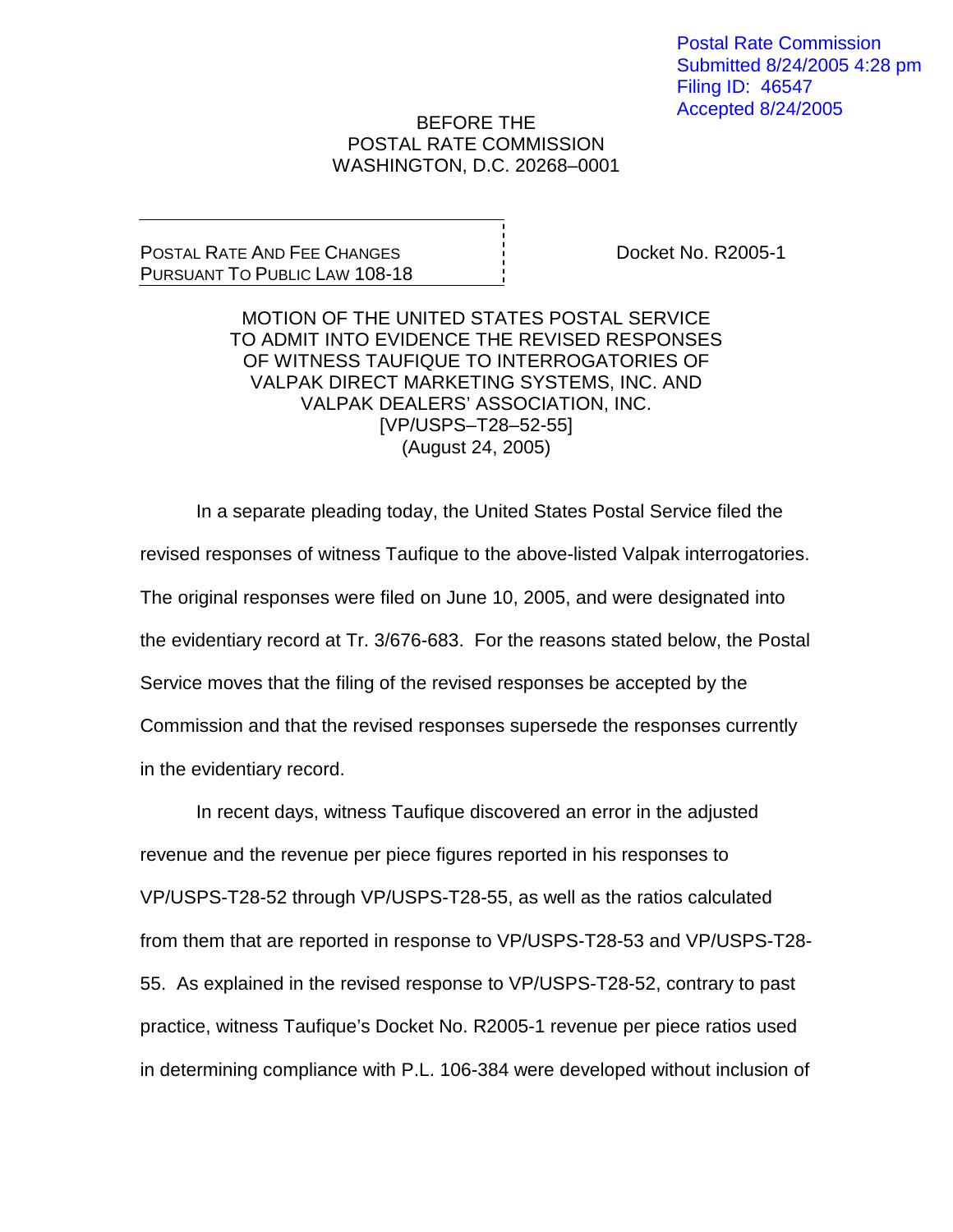fee revenues. While investigating this omission, witness Taufique also discovered that the fee revenue shares of the nonprofit subclasses (Nonprofit and Nonprofit ECR) were anomalously high compared to the fee revenue shares of their commercial counterparts (Regular and ECR). As discussed in the revised response to VP/USPS-T28-52, witness Taufique further investigated and concluded that the Standard Mail Bulk Mailing Permit counts for the commercial Standard Mail subclasses were in error. The basis and explanation for a correction of these fee revenue share estimates is reflected in the revised response to VP/USPS-T28-52. Rather than depict all of the interrelated changes piecemeal in each of the affected interrogatories and repeat the full explanation in each response, witness Taufique has provided the full explanation and all of the revisions in the revised response to VP/USPS-T28-52 and has revised the responses to T28-53 through 55 to cross-reference that explanation and the accompanying revisions.

As indicated in witness Taufique's revised response, his conclusion that the Postal Service's proposed Standard Mail rates meet the requirements of P. L. 106-384 remains unchanged. Further, the provision of the revised responses today is not expected to materially affect the parties' positions on the issues that are being contested in this proceeding or prejudice any positions articulated by those parties and their witnesses. The Postal Service considers that it is obliged by Rule 26(f) to file these revised responses. The Postal Service regrets that the errors could not have been caught sooner, but considers that it is obliged to